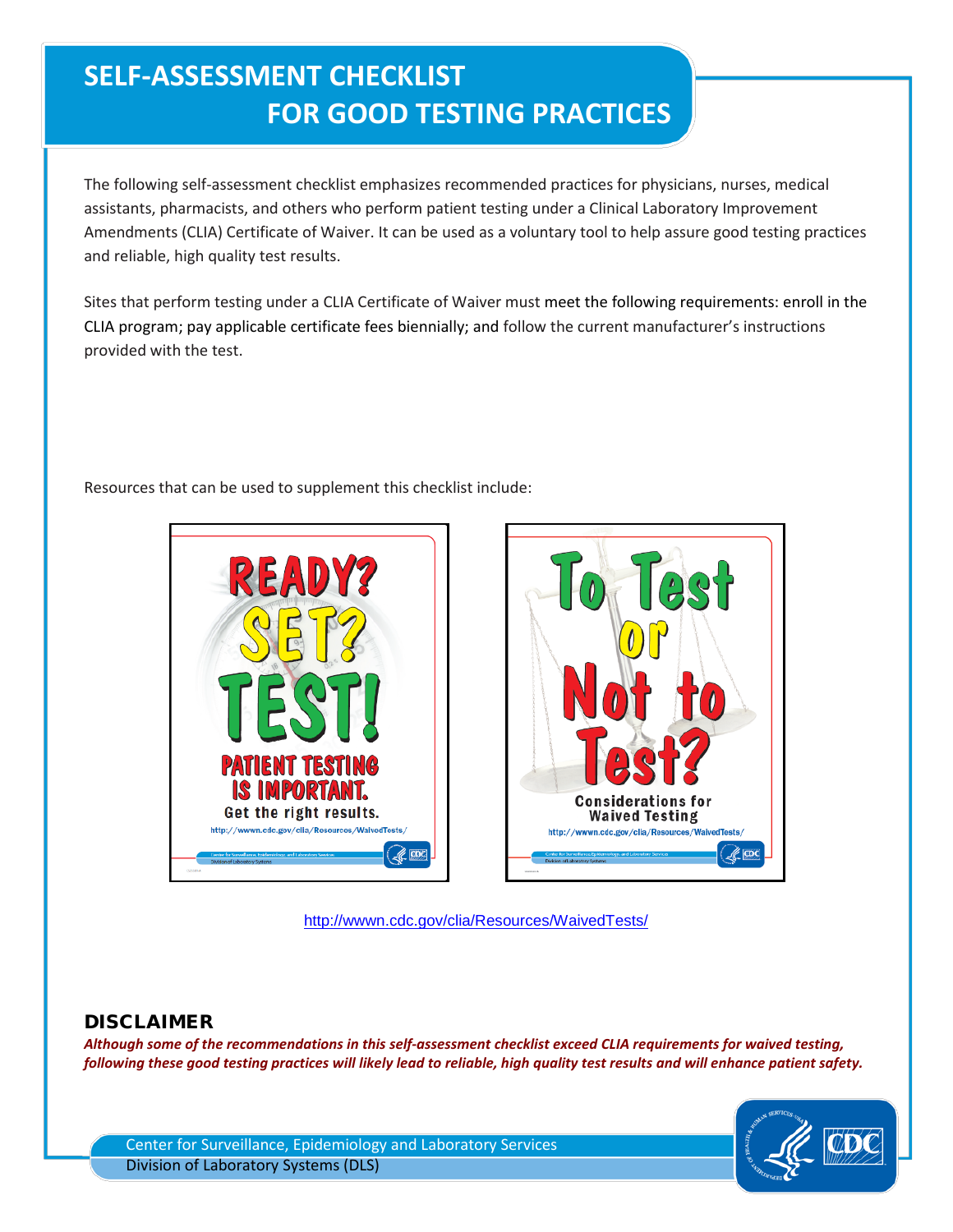| <b>REGULATORY REQUIREMENTS</b>                                                                                                                              | <b>YES</b> | <b>NO</b> | N/A |
|-------------------------------------------------------------------------------------------------------------------------------------------------------------|------------|-----------|-----|
| Do you have a current CLIA Certificate of Waiver (CW)?                                                                                                      |            |           |     |
| https://www.cms.gov/Regulations-and-Guidance/Legislation/CLIA/How to Apply for a CLIA Certificate International Laboratories.html                           |            |           |     |
| Do you renew the Certificate of Waiver every 2 years?                                                                                                       |            |           |     |
| Do you perform only CLIA waived tests?                                                                                                                      |            |           |     |
| Do you follow any additional testing requirements for your state?                                                                                           |            |           |     |
| https://www.cms.gov/Regulations-and-Guidance/Legislation/CLIA/State Agency and Regional Office CLIA Contacts.html                                           |            |           |     |
| Do you follow Occupational Safety and Health Administration (OSHA) safety regulations for                                                                   |            |           |     |
| occupational exposure to bloodborne pathogens?                                                                                                              |            |           |     |
| <b>SELF-ASSESSMENT</b>                                                                                                                                      |            |           |     |
| <b>READY</b>                                                                                                                                                | <b>YES</b> | <b>NO</b> | N/A |
| Do you clean work surfaces before and after testing?                                                                                                        |            |           |     |
| Do you perform testing in a well-lighted area?                                                                                                              |            |           |     |
| Do you check and record temperatures of the testing and reagent storage areas daily?                                                                        |            |           |     |
| Do you check inventory regularly to ensure you will have enough reagents and supplies on hand for                                                           |            |           |     |
| testing?                                                                                                                                                    |            |           |     |
| Do you store all reagents and media as recommended by the manufacturer?                                                                                     |            |           |     |
| Do you document expiration dates of reagents/kits, and discard any reagents or tests that have<br>expired?                                                  |            |           |     |
| Do you ensure that reagents from different lot numbers are not mixed together?                                                                              |            |           |     |
| Do you inspect reagents for damage, discoloration, or contamination and discard if found?                                                                   |            |           |     |
| Do you prepare reagents according to manufacturer's instructions?                                                                                           |            |           |     |
| Do you allow time for refrigerated reagents/samples to come to room temperature prior to testing if<br>required by the manufacturer's instructions?         |            |           |     |
| Do you inspect equipment and electrical connections to be sure they are safe and working properly?                                                          |            |           |     |
| Do you perform equipment calibration checks, as needed, following the manufacturer's instructions?                                                          |            |           |     |
| Do you check the manufacturer's instructions with each new lot and shipment of test kits to make                                                            |            |           |     |
| sure there are no changes from the test kits being used?                                                                                                    |            |           |     |
| Do you file the old manufacturer's instructions and replace with the new copy if there are changes?                                                         |            |           |     |
| Do you communicate all changes in the manufacturer's instructions to other testing personnel and to                                                         |            |           |     |
| the person who directs or supervises testing?                                                                                                               |            |           |     |
| Do you treat and test quality control (QC) samples the same as patient samples?                                                                             |            |           |     |
|                                                                                                                                                             |            |           |     |
|                                                                                                                                                             |            |           |     |
| Do you perform QC as recommended in the manufacturer's instructions?<br>Do you make sure your QC results are as expected before performing patient testing? |            |           |     |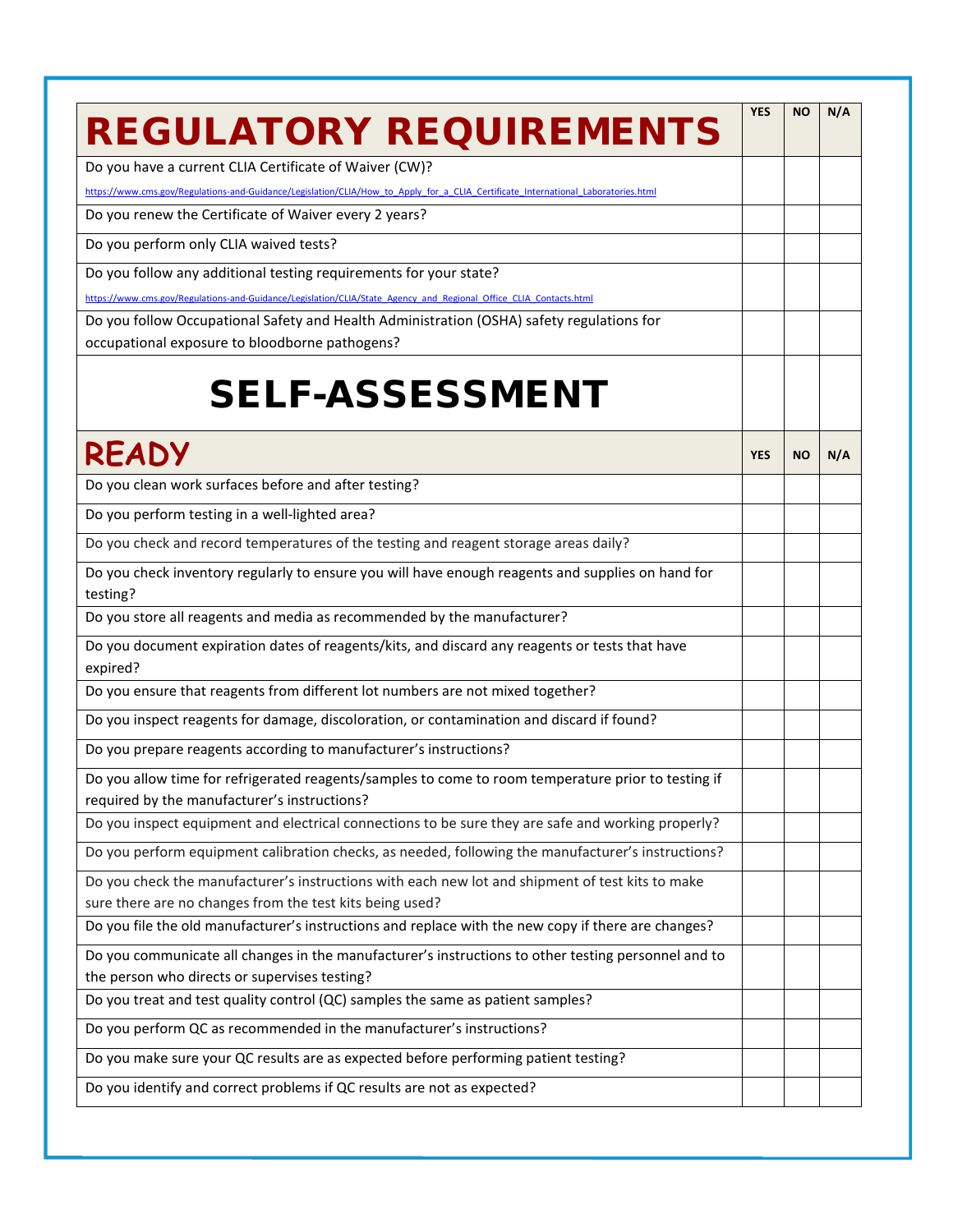| Do you follow the manufacturer's instructions for use of the appropriate collection device and sample<br>volume needed for testing?<br>Do you follow instructions for samples that need special timing for collection?<br>Do you only use unprocessed samples for performing waived test?<br>Do you check patient identification with test orders?<br>Do you positively identify the patient before collecting a sample?<br>Do you discuss any preparation, pretest instructions, and counseling needs with the patient before<br>collecting the sample?<br>Do you wear appropriate personal protective equipment (PPE) such as gloves when collecting the<br>sample and testing?<br>Do you properly label the sample collection device?<br>Do you follow all test requisition, sample collection and handling specifications of the referral<br>laboratory if applicable?<br>Do you clean your hands and change gloves between patients?<br>Do you keep disinfectants nearby for sanitizing bench tops and treating spills?<br>Does your testing site have established criteria for sample rejection?<br>Do you use the proper biohazard containers to dispose of waste and sharps?<br>TEST<br>Do you document that all staff have satisfactorily completed initial training before performing<br>temperature checks, blood collection, sample testing, and reporting patient results?<br>Do you test samples that are properly collected or handled? | <b>YES</b> | <b>NO</b> | N/A |
|--------------------------------------------------------------------------------------------------------------------------------------------------------------------------------------------------------------------------------------------------------------------------------------------------------------------------------------------------------------------------------------------------------------------------------------------------------------------------------------------------------------------------------------------------------------------------------------------------------------------------------------------------------------------------------------------------------------------------------------------------------------------------------------------------------------------------------------------------------------------------------------------------------------------------------------------------------------------------------------------------------------------------------------------------------------------------------------------------------------------------------------------------------------------------------------------------------------------------------------------------------------------------------------------------------------------------------------------------------------------------------------------------------------------------------------------------------|------------|-----------|-----|
|                                                                                                                                                                                                                                                                                                                                                                                                                                                                                                                                                                                                                                                                                                                                                                                                                                                                                                                                                                                                                                                                                                                                                                                                                                                                                                                                                                                                                                                        |            |           |     |
|                                                                                                                                                                                                                                                                                                                                                                                                                                                                                                                                                                                                                                                                                                                                                                                                                                                                                                                                                                                                                                                                                                                                                                                                                                                                                                                                                                                                                                                        |            |           |     |
|                                                                                                                                                                                                                                                                                                                                                                                                                                                                                                                                                                                                                                                                                                                                                                                                                                                                                                                                                                                                                                                                                                                                                                                                                                                                                                                                                                                                                                                        |            |           |     |
|                                                                                                                                                                                                                                                                                                                                                                                                                                                                                                                                                                                                                                                                                                                                                                                                                                                                                                                                                                                                                                                                                                                                                                                                                                                                                                                                                                                                                                                        |            |           |     |
|                                                                                                                                                                                                                                                                                                                                                                                                                                                                                                                                                                                                                                                                                                                                                                                                                                                                                                                                                                                                                                                                                                                                                                                                                                                                                                                                                                                                                                                        |            |           |     |
|                                                                                                                                                                                                                                                                                                                                                                                                                                                                                                                                                                                                                                                                                                                                                                                                                                                                                                                                                                                                                                                                                                                                                                                                                                                                                                                                                                                                                                                        |            |           |     |
|                                                                                                                                                                                                                                                                                                                                                                                                                                                                                                                                                                                                                                                                                                                                                                                                                                                                                                                                                                                                                                                                                                                                                                                                                                                                                                                                                                                                                                                        |            |           |     |
|                                                                                                                                                                                                                                                                                                                                                                                                                                                                                                                                                                                                                                                                                                                                                                                                                                                                                                                                                                                                                                                                                                                                                                                                                                                                                                                                                                                                                                                        |            |           |     |
|                                                                                                                                                                                                                                                                                                                                                                                                                                                                                                                                                                                                                                                                                                                                                                                                                                                                                                                                                                                                                                                                                                                                                                                                                                                                                                                                                                                                                                                        |            |           |     |
|                                                                                                                                                                                                                                                                                                                                                                                                                                                                                                                                                                                                                                                                                                                                                                                                                                                                                                                                                                                                                                                                                                                                                                                                                                                                                                                                                                                                                                                        |            |           |     |
|                                                                                                                                                                                                                                                                                                                                                                                                                                                                                                                                                                                                                                                                                                                                                                                                                                                                                                                                                                                                                                                                                                                                                                                                                                                                                                                                                                                                                                                        |            |           |     |
|                                                                                                                                                                                                                                                                                                                                                                                                                                                                                                                                                                                                                                                                                                                                                                                                                                                                                                                                                                                                                                                                                                                                                                                                                                                                                                                                                                                                                                                        |            |           |     |
|                                                                                                                                                                                                                                                                                                                                                                                                                                                                                                                                                                                                                                                                                                                                                                                                                                                                                                                                                                                                                                                                                                                                                                                                                                                                                                                                                                                                                                                        |            |           |     |
|                                                                                                                                                                                                                                                                                                                                                                                                                                                                                                                                                                                                                                                                                                                                                                                                                                                                                                                                                                                                                                                                                                                                                                                                                                                                                                                                                                                                                                                        |            |           |     |
|                                                                                                                                                                                                                                                                                                                                                                                                                                                                                                                                                                                                                                                                                                                                                                                                                                                                                                                                                                                                                                                                                                                                                                                                                                                                                                                                                                                                                                                        |            |           |     |
|                                                                                                                                                                                                                                                                                                                                                                                                                                                                                                                                                                                                                                                                                                                                                                                                                                                                                                                                                                                                                                                                                                                                                                                                                                                                                                                                                                                                                                                        |            |           |     |
|                                                                                                                                                                                                                                                                                                                                                                                                                                                                                                                                                                                                                                                                                                                                                                                                                                                                                                                                                                                                                                                                                                                                                                                                                                                                                                                                                                                                                                                        |            |           |     |
|                                                                                                                                                                                                                                                                                                                                                                                                                                                                                                                                                                                                                                                                                                                                                                                                                                                                                                                                                                                                                                                                                                                                                                                                                                                                                                                                                                                                                                                        |            |           |     |
| Do you have the current manufacturer's instructions or a quick reference guide at the work station?                                                                                                                                                                                                                                                                                                                                                                                                                                                                                                                                                                                                                                                                                                                                                                                                                                                                                                                                                                                                                                                                                                                                                                                                                                                                                                                                                    |            |           |     |
| Do you follow the manufacturer's instructions in the exact order?                                                                                                                                                                                                                                                                                                                                                                                                                                                                                                                                                                                                                                                                                                                                                                                                                                                                                                                                                                                                                                                                                                                                                                                                                                                                                                                                                                                      |            |           |     |
| Do you use timers and follow the required timing intervals before reading test results?                                                                                                                                                                                                                                                                                                                                                                                                                                                                                                                                                                                                                                                                                                                                                                                                                                                                                                                                                                                                                                                                                                                                                                                                                                                                                                                                                                |            |           |     |
| Do you detect, identify, and correct laboratory errors before reporting test results?                                                                                                                                                                                                                                                                                                                                                                                                                                                                                                                                                                                                                                                                                                                                                                                                                                                                                                                                                                                                                                                                                                                                                                                                                                                                                                                                                                  |            |           |     |
| Do you identify and document critical results?                                                                                                                                                                                                                                                                                                                                                                                                                                                                                                                                                                                                                                                                                                                                                                                                                                                                                                                                                                                                                                                                                                                                                                                                                                                                                                                                                                                                         |            |           |     |
| Do you know who to contact if you need to report a critical test result?                                                                                                                                                                                                                                                                                                                                                                                                                                                                                                                                                                                                                                                                                                                                                                                                                                                                                                                                                                                                                                                                                                                                                                                                                                                                                                                                                                               |            |           |     |
| Do you make sure patient reports are legible and reported in a timely manner?                                                                                                                                                                                                                                                                                                                                                                                                                                                                                                                                                                                                                                                                                                                                                                                                                                                                                                                                                                                                                                                                                                                                                                                                                                                                                                                                                                          |            |           |     |
| Do you report patient test results only to authorized persons?                                                                                                                                                                                                                                                                                                                                                                                                                                                                                                                                                                                                                                                                                                                                                                                                                                                                                                                                                                                                                                                                                                                                                                                                                                                                                                                                                                                         |            |           |     |
| Do you document verbal reports followed by a written test report?                                                                                                                                                                                                                                                                                                                                                                                                                                                                                                                                                                                                                                                                                                                                                                                                                                                                                                                                                                                                                                                                                                                                                                                                                                                                                                                                                                                      |            |           |     |
| Do you make sure reports are standardized and easily distinguishable from referral laboratory test<br>reports?                                                                                                                                                                                                                                                                                                                                                                                                                                                                                                                                                                                                                                                                                                                                                                                                                                                                                                                                                                                                                                                                                                                                                                                                                                                                                                                                         |            |           |     |
| Do you have written site specific policies and procedures to ensure confirmatory or additional testing                                                                                                                                                                                                                                                                                                                                                                                                                                                                                                                                                                                                                                                                                                                                                                                                                                                                                                                                                                                                                                                                                                                                                                                                                                                                                                                                                 |            |           |     |
| is performed or referred, when needed?                                                                                                                                                                                                                                                                                                                                                                                                                                                                                                                                                                                                                                                                                                                                                                                                                                                                                                                                                                                                                                                                                                                                                                                                                                                                                                                                                                                                                 |            |           |     |
| Do you have a procedure to detect test result errors, so that you promptly notify the responsible                                                                                                                                                                                                                                                                                                                                                                                                                                                                                                                                                                                                                                                                                                                                                                                                                                                                                                                                                                                                                                                                                                                                                                                                                                                                                                                                                      |            |           |     |
| clinical personnel or reference laboratory and issue a corrected report?                                                                                                                                                                                                                                                                                                                                                                                                                                                                                                                                                                                                                                                                                                                                                                                                                                                                                                                                                                                                                                                                                                                                                                                                                                                                                                                                                                               |            |           |     |
| Do you keep records of testing, including equipment logs, maintenance records, QC documents, and<br>test results?                                                                                                                                                                                                                                                                                                                                                                                                                                                                                                                                                                                                                                                                                                                                                                                                                                                                                                                                                                                                                                                                                                                                                                                                                                                                                                                                      |            |           |     |